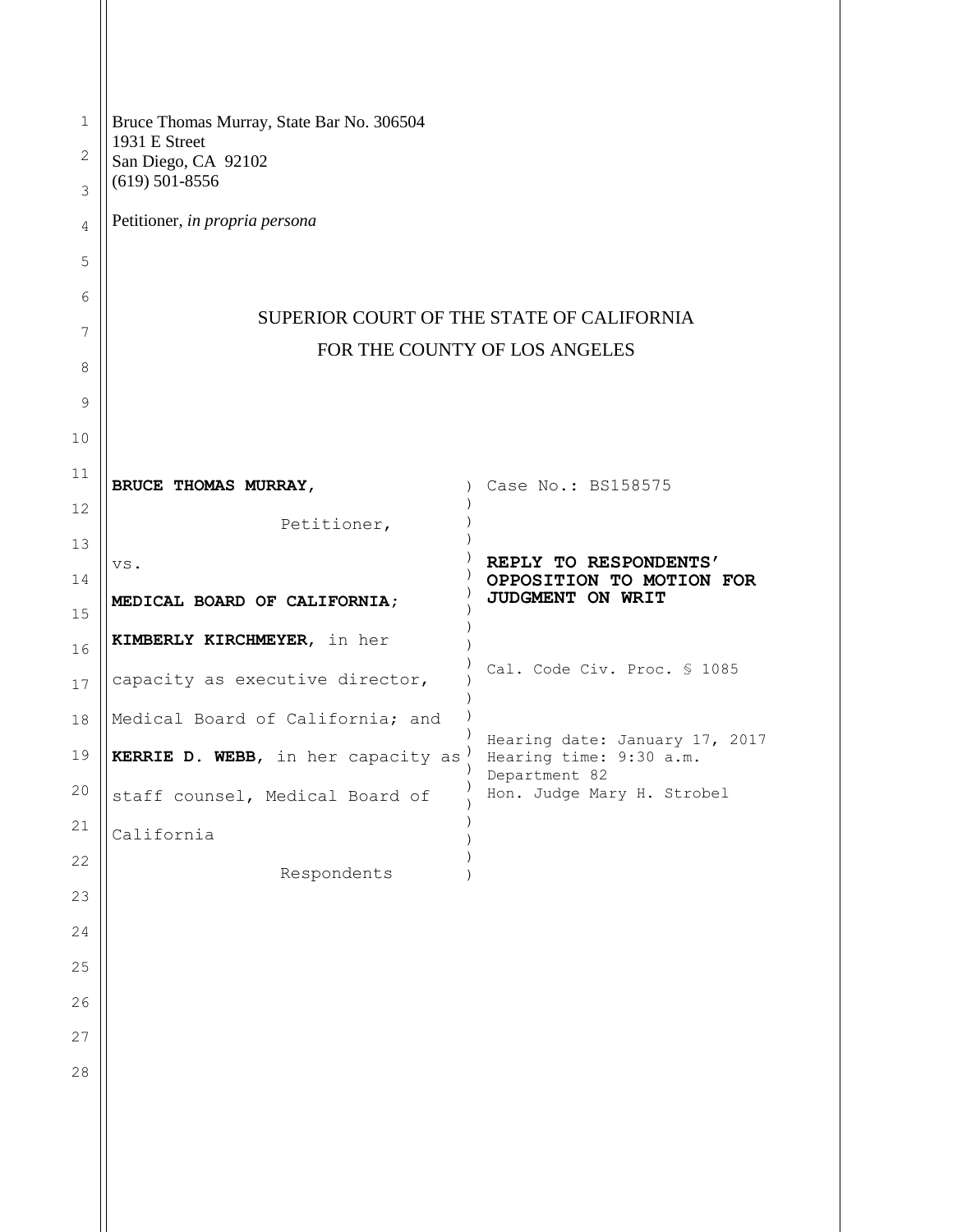#### **SUMMARY**

Petitioner Bruce Thomas Murray hereby replies to Respondents' "Opposition to First Amended Petition for Writ of Mandate and Motion for Judgment on Writ."

#### **ARGUMENT**

#### **I. STANDARD OF REVIEW – LOW DEFERENCE**

The appropriate standard of review in this case is independent judgment – at the low end of the deference scale – based on the standard set forth in *Yamaha Corp. of Am. v. State Bd. of Equalization* (19 Cal. 4th 1, 8, (1998)) and its progeny.

"The ultimate interpretation of a statute is an exercise of the judicial power … conferred upon the courts by the Constitution and, in the absence of a constitutional provision, cannot be exercised by any other body. [Citation.] Courts must, in short, independently judge the text of the statute, taking into account and respecting the agency's interpretation of its meaning, of course, whether embodied in a formal rule or less formal representation. Where the meaning and legal effect of a statute is the issue, an agency's interpretation is one among several tools available to the court. Depending on the context, it may be helpful, enlightening, even convincing. It may sometimes be of little worth." *Id.,* 7-8.

In their opposition memorandum, Respondents' simply stack several boilerplate quotes from non-applicable cases, with no analysis as to why the standards in those cases should apply to this case. Resp'ts' P. & A. in Supp. of Opp'n to 1st Am. Pet. and Mot. for J. on Writ, 4:7-28. Based on the facts of this case, the standard in Respondents' cited cases does not apply.

Here, Petitioner is challenging the Medical Board's interpretations of law – specifically the California Evidence Code, section § 1040; and the California Public Records Act (Cal. Gov. Code § 6250 et seq.). When a government agency makes determinations of law, especially generally applicable law (i.e., not enabling legislation or agency-made quasi-legislation), the courts afford a low level of deference to the agency's interpretations of law. *Yamaha,* 19 Cal. 4th at 7.

Respondents have made no argument whatsoever for why they should receive a deferential standard of review – perhaps because there is no good argument in support of this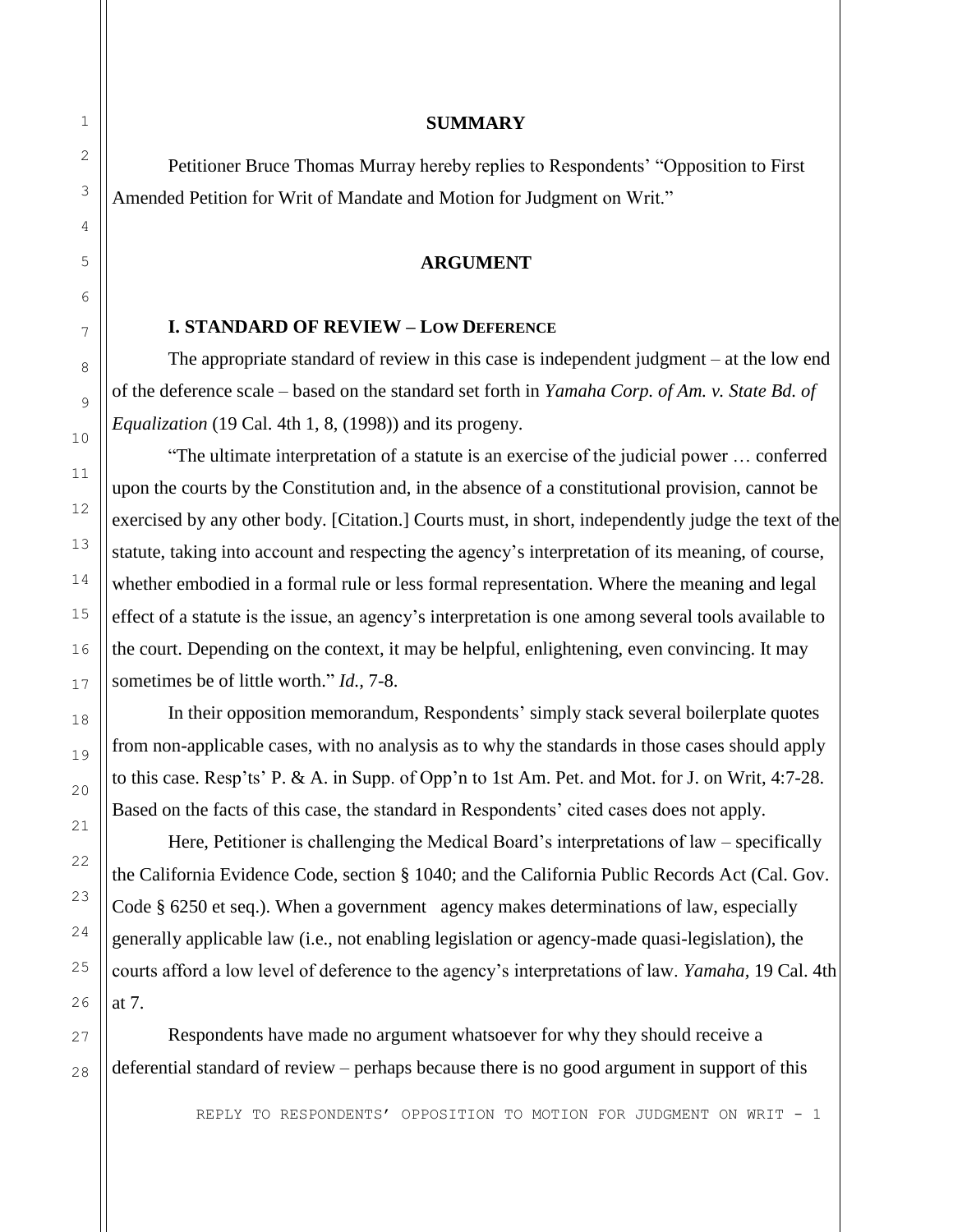position. Therefore, this court may appropriately independently judge the Medical Board's interpretations of law, because the facts of this case justify low deference to the Respondents.

# **II. THE INFORMATION SOUGHT BY PETITIONER IS NOT SUBJECT TO A BLANKET EXEMPTION; RATHER, IT IS SUBJECT TO DISCLOSURE UNDER BOTH CPRA AND THE EVIDENCE CODE.**

## **A. Respondents' provide no valid basis for a blanket exemption under Cal. Gov. Code § 6254, and thus the information that Petitioner seeks is disclosable.**

The Public Records Act, section 6254, sets forth various categories of documents that government agencies *may* withhold (but not "must" withhold): "[T]his chapter **does not require** the disclosure of any of the following records … (f) Records of complaints to, or investigations conducted by, or … any investigatory or security files compiled by any other state or local agency for … licensing purposes." [Emphasis added.]

Here, Respondents' opposition brief quotes only the first sentence of subsection (f), while conveniently omitting both the first and last paragraphs of the statute, which clearly set forth a permissive nondisclosure regime, not a mandatory one. As the appellate court explained, "The exemptions from disclosure provided by section 6254 are permissive, not mandatory; they permit nondisclosure but do not prohibit disclosure. [Citation.] The permissive nature of section 6254's exemptions is clearly evidenced by its last paragraph which states: 'Nothing in this section is to be construed as preventing any agency from opening its records concerning the administration of the agency to public inspection, unless disclosure is otherwise prohibited by law.'" *Register Div. of Freedom Newspapers v. Cnty. of Orange,* 158 Cal. App. 3d 893, 905-06 (1984).

But here, Respondents simply conclude that "materials gathered in the course of an investigation are exempt from disclosure" (Resp'ts' Opp'n at 5:23), when in fact such materials might – or might not – be exemptible, depending on the circumstances. Characteristically, Respondents provide no factual analysis of the circumstances. Instead, they make only conclusory assertions, based on fragmentary rule statements. Therefore, Respondents' claim of an "easy exemption" fails.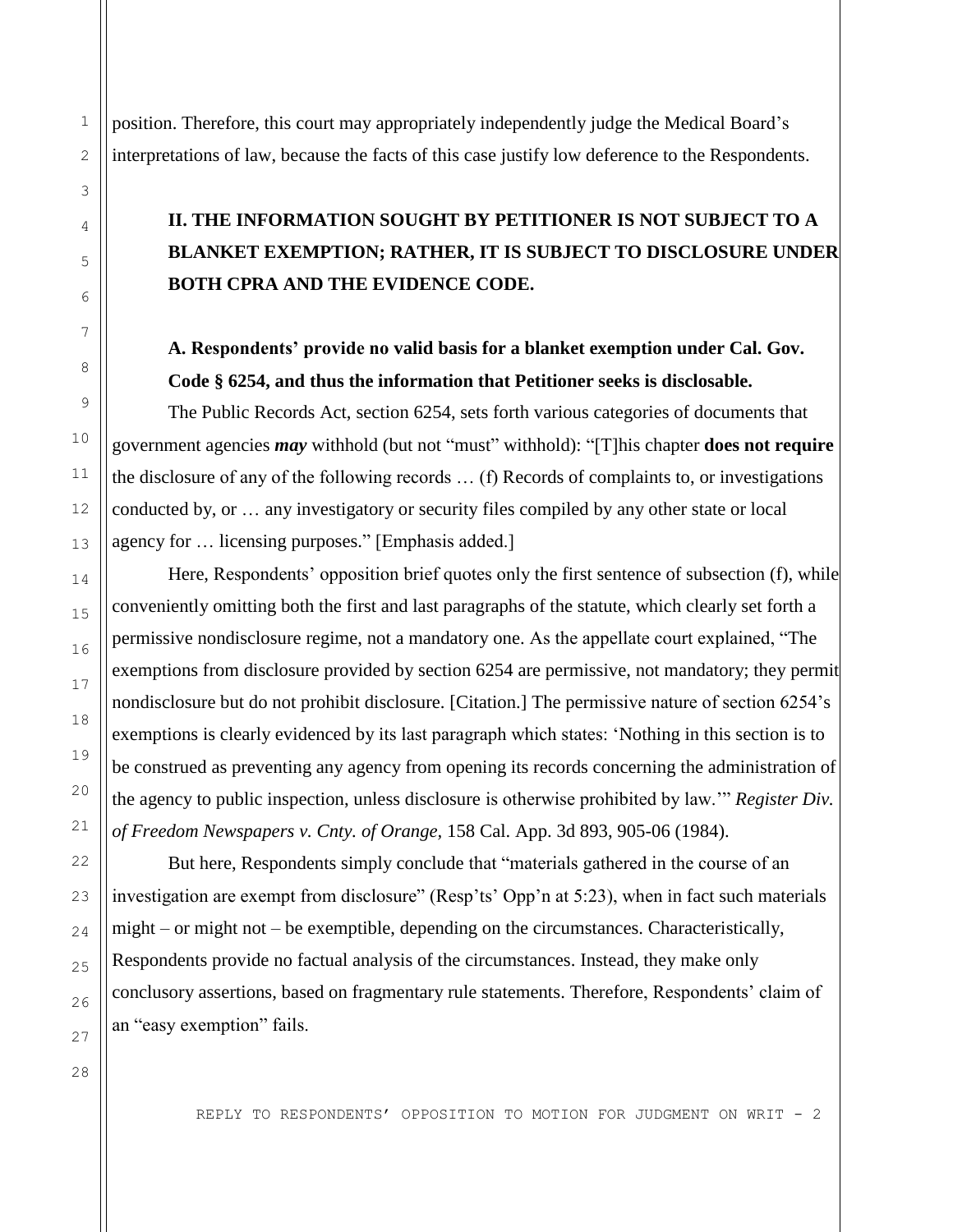**B. Reports filed for the death of a patient (and the underlying information contained in them) are not subject to an unqualified exemption under Cal. Gov. Code § 6254 or an absolute privilege under Cal. Evid. Code § 1040.**

No rule requires the non-disclosure of information filed under Cal. Bus. & Prof. Code § 2240 (Report for Death of Patient) and 16 C.C.R. 1356.4 (Outpatient Surgery--Reporting of Death). No authority – executive, judicial or legislative – supports the classification of such documents as "complaints to the board" – and thus exempt from disclosure under Cal. Gov. Code § 6254(f).

From the outset, the Medical Board has claimed "[r]eports for the death of a patient **are treated** as complaints to the Board, and will not be disclosed," as the Medical Board's staff counsel Kerrie Webb wrote in her Feb. 20, 2015 letter to Petitioner. Am. Pet., Exh. 9. [Emphasis added.] Since then, the Medical Board has not advanced its basis for withholding information much further than that. Tellingly, whenever Respondents discuss exemptions, they use the passive voice:

- "Such a report *is treated* as a 'complaint' for an investigation by the Board. Resp'ts' Opp'n at 7:5-6. [Emphasis added.]
- "This is an investigatory document, and the Board's assertion that Outpatient Reports of Death *are exempt* from disclosure is correct." *Id.* at 7:11-12. [Emphasis added.]

Respondents cite no case law, no executive opinion and no legislation supporting the "correctness" of its position. The only supporting "authority" Respondents put forth is a declaration from a staff services manager, who states, "A report under section 2240, subdivision (a), *is deemed* a 'complaint' by the Board." Resp'ts' Opp'n, Exh. A, 2:17-18. [Emphasis added.] Again, the staff services manager speaks in the passive, and cites no legal authority. Apparently, the information Petitioner seeks is only "exempt" from disclosure simply because Respondents say it is, and for no other reason. Respondents' self-serving "treatments" of law should therefore be rejected.

**B2. The underlying information that would otherwise be contained in Cal. Bus. & Prof. Code § 2240 and 16 C.C.R. 1356.4 is not subject to an unqualified exemption under Cal. Gov. Code § 6254 or an absolute privilege under Cal. Evid. Code § 1040.**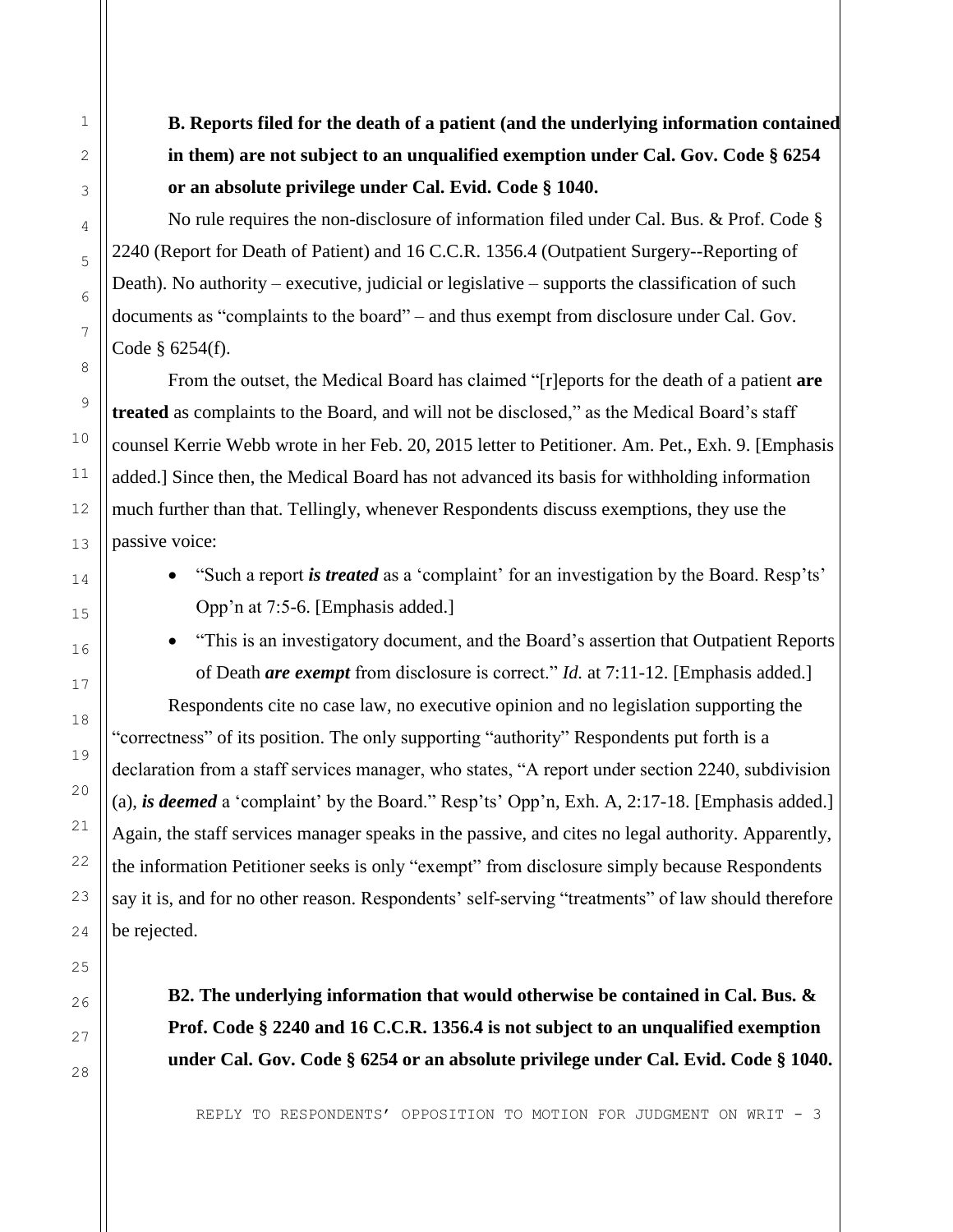Title 16 of the California Code of Regulations (16 CCR 1356.4) sets forth the elements of what must be included in a Report for the Death of a Patient (Cal. Bus. & Prof. Code § 2240), including, most critically, "the circumstances of the patient's death." Presumably, this portion of the report would include more than, "Patient was treated; situations arose, and patient's heart stopped."

In its opposition memorandum, Respondents deny the existence of the report(s) Petitioner requested. Resp'ts' Opp'n at 7:19. Respondents similarly denied the existence of such reports in its demurrer. Resp'ts' P. & A. in Supp. of Dem. to 1st Am. Pet. at 7:5. Respondents have never explained why it is that they would deny the disclosure of non-existent documents, as Respondent Webb did in her Feb. 20, 2015, letter to Petitioner. Am. Pet., Exh. 9. Mistakes were made, perhaps.

At this point, whether or not these particular reports exist is irrelevant; it is **the underlying information** that counts.<sup>1</sup> Respondents do not deny possession of the underlying information that would be contained in the reports requested by Petitioner, including but not limited to "the circumstances of the patient's death." 16 C.C.R. 1356.4(c). Indeed, if Respondents did conduct an investigation into Dr. James Matchison's treatment of Petitioner's mother, as they claim, then they certainly should have garnered information as to the circumstances of Audrey Murray's death.

Therefore, the underlying information that would otherwise be contained reports filed pursuant to Cal. Bus. & Prof. Code § 2240 and 16 C.C.R. 1356.4 should be released to Petitioner, in addition to all other information in its possession regarding Audrey B. Murray's medical condition, treatment and death. Such information is privileged to Petitioner, as the beneficiary of his mother, **not** the Respondents.

÷,

1

<sup>&</sup>lt;sup>1</sup> In the context of police investigations, Cal. Gov. Code § 6254(f)(1)-(3) makes this critical distinction between specific records and the underlying information contained within them. These subsections of § 6254(f) require law enforcement agencies to release certain information contained within otherwise exempt reports. See *Rackauckas v. Super. Ct.,* 104 Cal. App. 4th 169, 174 n.3, (2002): "Subdivision (f) does require disclosure of certain information derived from the arrest and other investigative records, but not the records themselves." Also see *Williams v. Super. Ct.,* 5 Cal. 4th 337, 348 (1993), which describes  $\S$  6254(f) as "designed to provide access to information contained in law enforcement investigatory records without, however, requiring disclosure of the records themselves."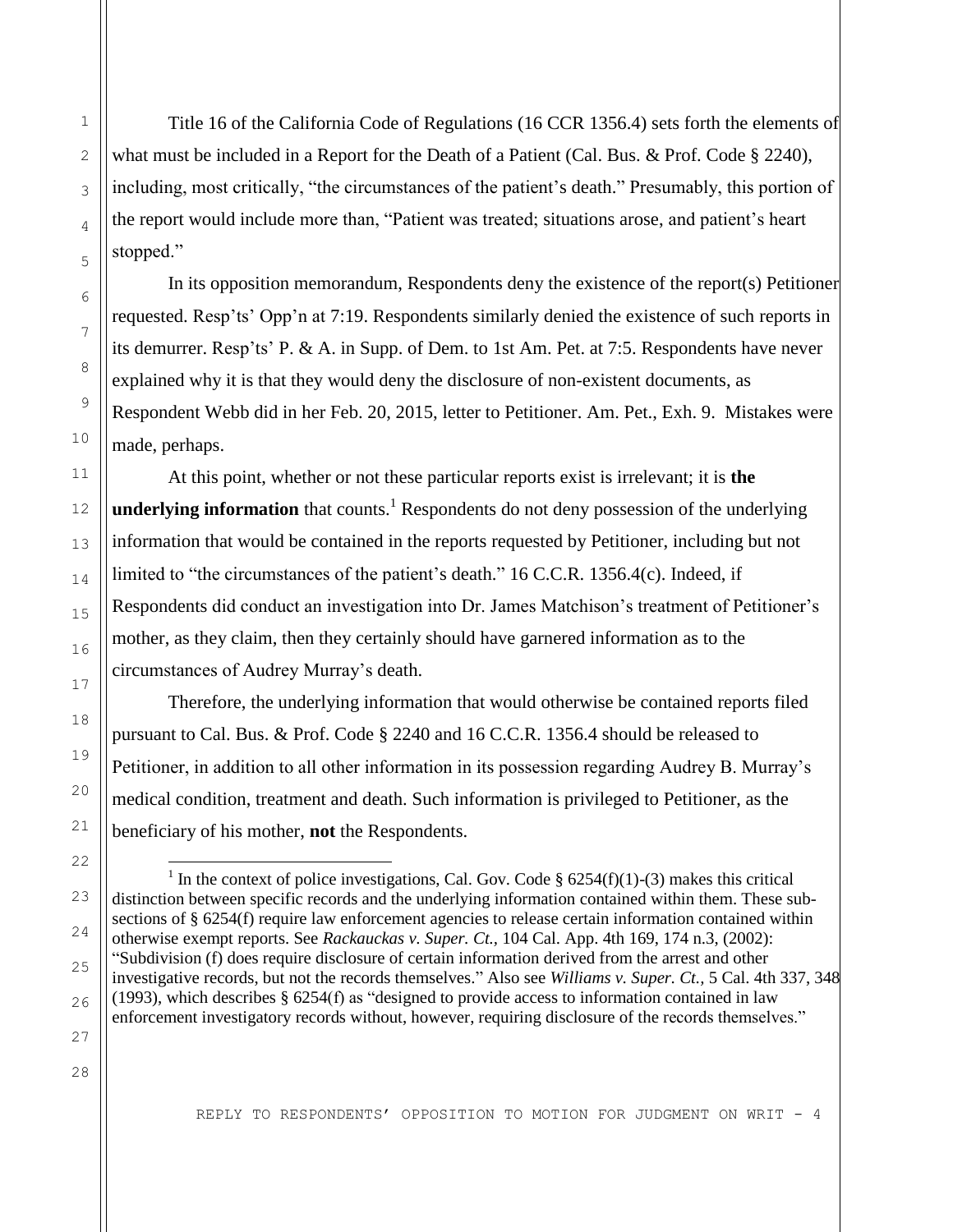### **C. Respondents repeatedly stonewalled Petitioner's requests for information, exhausting all administrative remedies and making this claim ripe for review.**

In overruling Respondents' demurrer, this court considered Respondents' various arguments and defenses pertaining to ripeness, finality and exhaustion of administrative remedies. As the court concluded, "The FAP pleads facts showing that the first cause of action is ripe and petitioner exhausted administrative remedies." Decision on Dem. at 3.

Now, it appears, Respondents want to take a "second bite at the apple" on the issues of ripeness and exhaustion of administrative remedies. In a breathtaking stretch of reason, Respondents claim that because Petitioner specifically requested reports filed pursuant to Cal. Bus. & Prof. Code § 2240 and 16 C.C.R. 1356.4, "and nothing more," that somehow Petitioner never requested information regarding the cause and circumstances of his mother's death, as he is now. Resp'ts' Opp'n at 7:5. As an informal fallacy, this argument assumes form over substance – as if Petitioner requested only a form, and not the underlying information contained in the form, i.e., "the circumstances of the patient's death." 16 CCR 1356.4.

Stretching it even further, Respondents assert, "Petitioner cannot contend that the Board erroneously withheld this information from him after a CRA request because Petitioner did not seek this information. Respondents did not have an opportunity to evaluate and respond to such a request." *Id.* at 8:8-11. This statement flies in the face of almost every communication Petitioner had with Respondents, going back to his initial complaint to the Board:

 "I am writing to ask your assistance regarding the death of my mother, Audrey B. Murray, who died last June about 30 hours following an elective heart procedure. The doctor, James C. Matchison, either can't or won't tell me what caused her death … Dr. Matchison lost a patient – my mother – and if he does not know what caused her death, he really should if he is to continue operating on patients." Am. Pet. Exh. 1.

From day 1, Respondents knew exactly what type of information Petitioner was looking for; they had every opportunity to evaluate his requests for information; and they had every opportunity to respond. Instead, they stonewalled. Now they spin spurious arguments.

Respondents' "second bite" at the apple must fail. Petitioner has exhausted his administrative remedies, and his claim is ripe.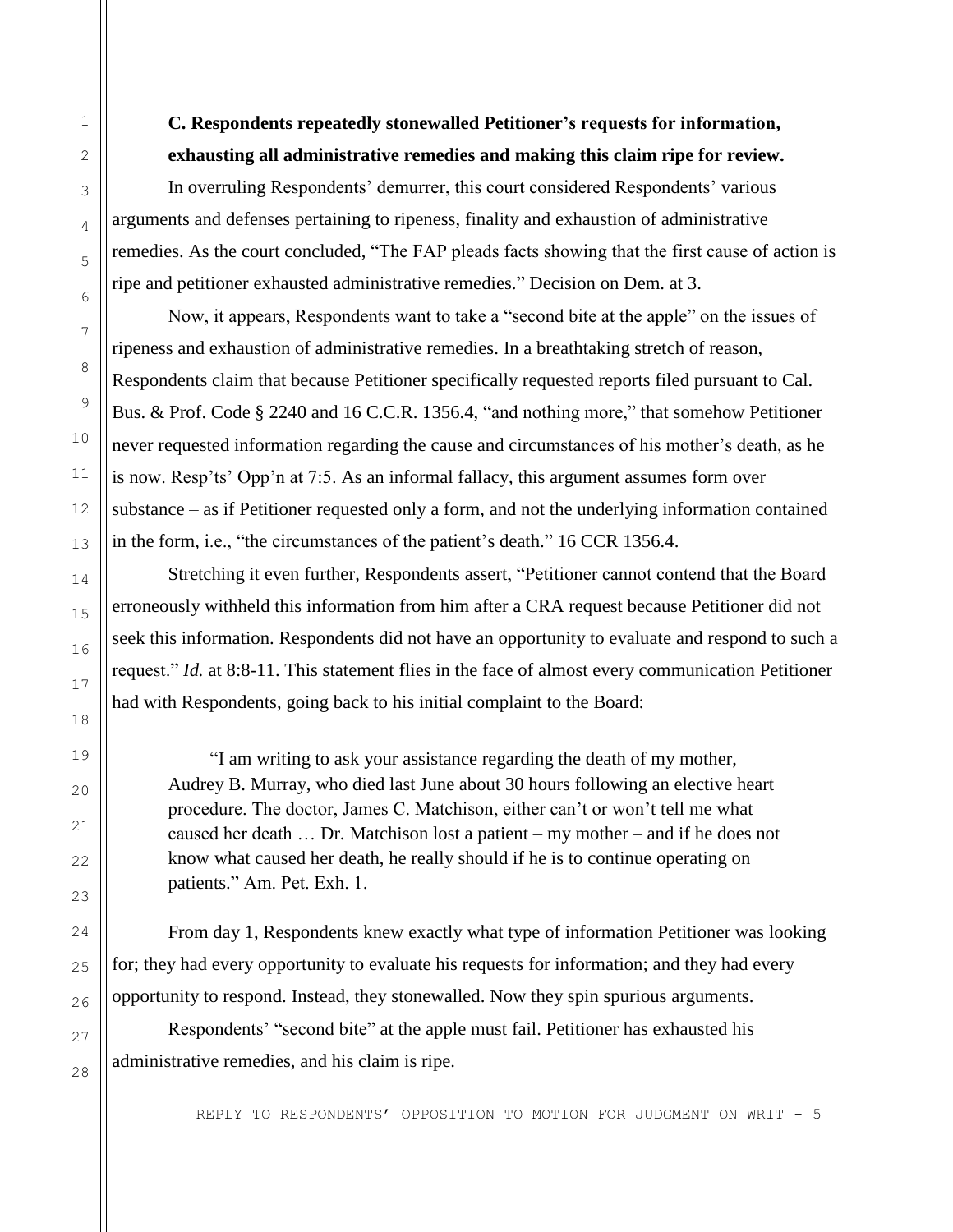**C2. Petitioner has properly requested non-exempt and non-privileged information, or information that is privileged to him, as the beneficiary of his mother.**

Petitioner's prayer for relief in his Amended Petition begins by asking the court to compel the Medical Board to release "all information, reports and statements acquired by the Medical Board regarding Audrey B. Murray's medical condition, treatment and death." Am. Pet. at 15. The prayer then proceeds to filter out information that is "legitimately and lawfully privileged to someone other than Audrey B. Murray or her beneficiaries, or appropriately requires redaction or in camera inspection." *Id.*

In its opposition brief, Respondents claim that Petitioner is making an unqualified request for "the entire investigative file resulting from his complaint to the Board regarding the care and treatment of Mrs. Murray by Dr. Matchison." Resp'ts' Opp'n at 8:7-8. Petitioner made no such unqualified request. Respondents assume facts and statements not supported by the record, then strike them down in a "straw man" argument. Respondents' argument disregards both the structure and substance of the Amended Petition. Accordingly, the court should disregard Respondents' fallacious arguments.

# **III. THE INFORMATION SOUGHT BY PETITIONER IS SUBJECT TO THE BALANCING TEST FOR A QUALIFIED PRIVILEGE UNDER CAL. EVID. CODE § 1040(b)(2), BECAUSE RESPONDENTS ARE NOT ENTITLED TO AN ABSOLUTE PRIVILEGE.**

**(A) Ripeness and Exhaustion** See II(C) above.

**(B) The information Petitioner seeks is not subject to any kind of blanket exemption under Cal. Gov. Code § 6254(f), and therefore it is proper to weigh this information under the qualified privilege of Cal. Evid. Code § 1040(b)(2).**

California Government Code § 6254, subdivision (f), addresses information gathered by state agencies for licensing purposes. Various subsections of the statute then hone in on specific categories of information compiled by police agencies, specifying which information shall be released notwithstanding the exemption.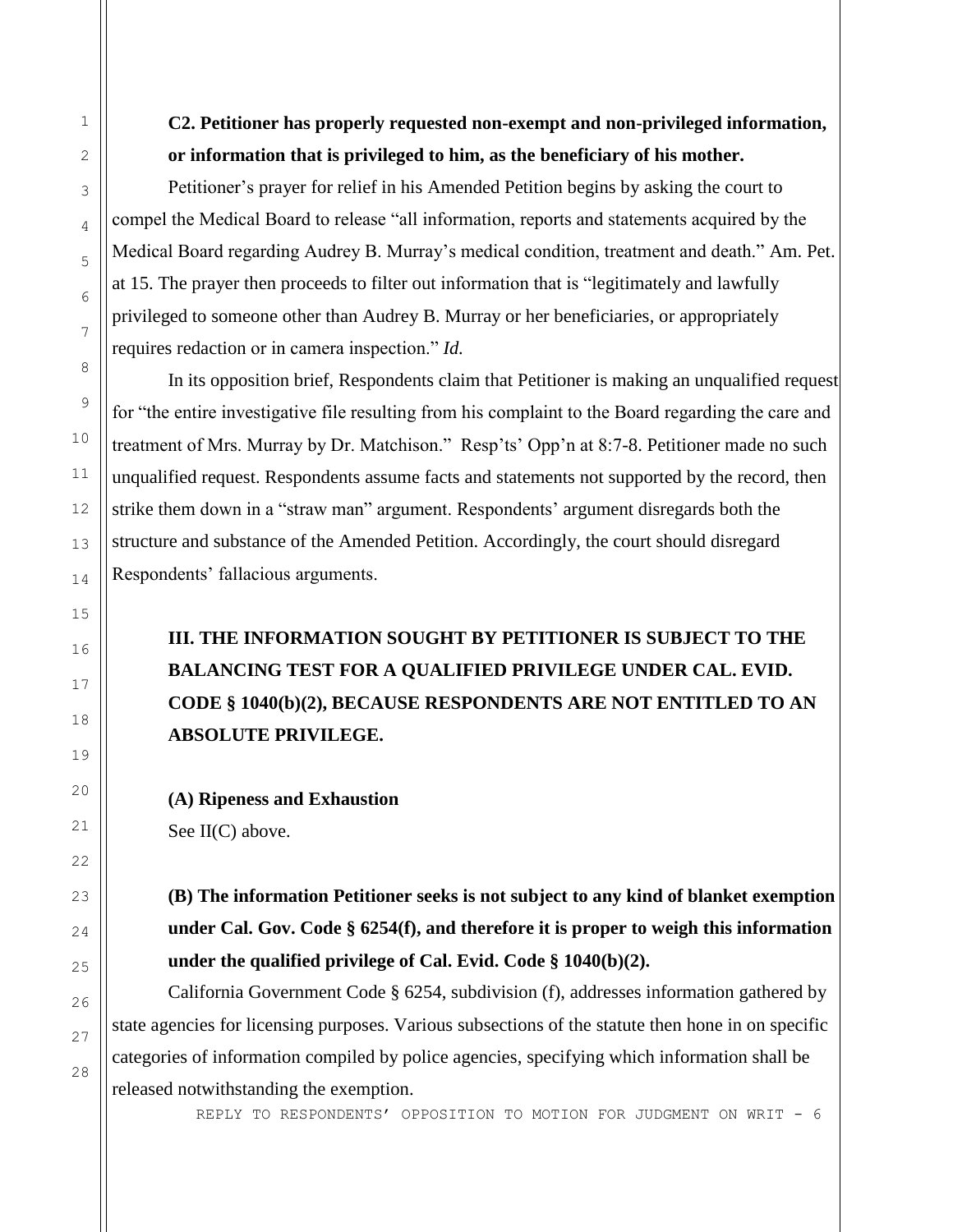As the Court explained, "It is clear that the exemption is not literally 'absolute.' In the first place, subdivision (f), itself, requires the disclosure of certain specified information. In the second place, section 6259 expressly authorizes the superior court, upon a sufficient showing, to examine records in camera to determine whether they are being improperly withheld." *Williams v. Super. Ct.,* 5 Cal. 4th 337, 346-47 (1993).

In its opposition brief, Respondents attempt to assign themselves an absolute exemption, and here they do so by inappropriately invoking the police-specific subdivisions of  $\S 6254(f)(1)$ -(3). Resp'ts' Opp'n at 10:6-8. But if Respondents looked at these sub-sections more closely, they would see that even the police to not get an absolute exemption. Therefore, because the information Petitioner seeks is not absolutely exempt, it is subject to the balancing test of Cal. Evid. Code § 1040(b)(2).

# **C. The interests of justice weigh strongly in favor of releasing information sought by Petitioner because the issue concerns life and death, and Petitioner has no alternate means of obtaining any explanation for his mother's death.**

The qualified privilege of Cal. Evid. Code § 1040(b)(2) sets out a balancing test, in which the court inquires whether "[d]isclosure of the information is against the public interest because there is a necessity for preserving the confidentiality of the information that outweighs the necessity for disclosure in the interest of justice." *Id.* Moreover, "[i]n determining whether disclosure of the information is against the public interest, the interest of the public entity as a party in the outcome of the proceeding may not be considered." *Id.*

In weighing the public interest under  $\S 1040(b)(2)$ , when a death is involved, the court favors releasing information to citizens and individuals, rather than granting secrecy to public agencies and public officials. *Shepherd v. Super. Court,* 17 Cal. 3d 107, 130 (1976); *Michael P. v. Super. Court,* 92 Cal. App. 4th 1036, 1048 (2001); *Dominguez v. Super. Court of L.A. Cnty.*, 101 Cal. App. 3d 6 (1980).

The best Respondents can do to counter this clear pattern is to point out that the Petitioner in this action is not a plaintiff in an action for damages, unlike the parties in the cases he cites. Resp'ts' Opp'n at 12:13. But then, Respondents cite no case in which a death is involved, and then a survivor seeks information from a public agency, is denied, and then pursues a writ of mandate. It appears that there is no such case on record. Therefore, it is appropriate to employ

REPLY TO RESPONDENTS' OPPOSITION TO MOTION FOR JUDGMENT ON WRIT - 7

1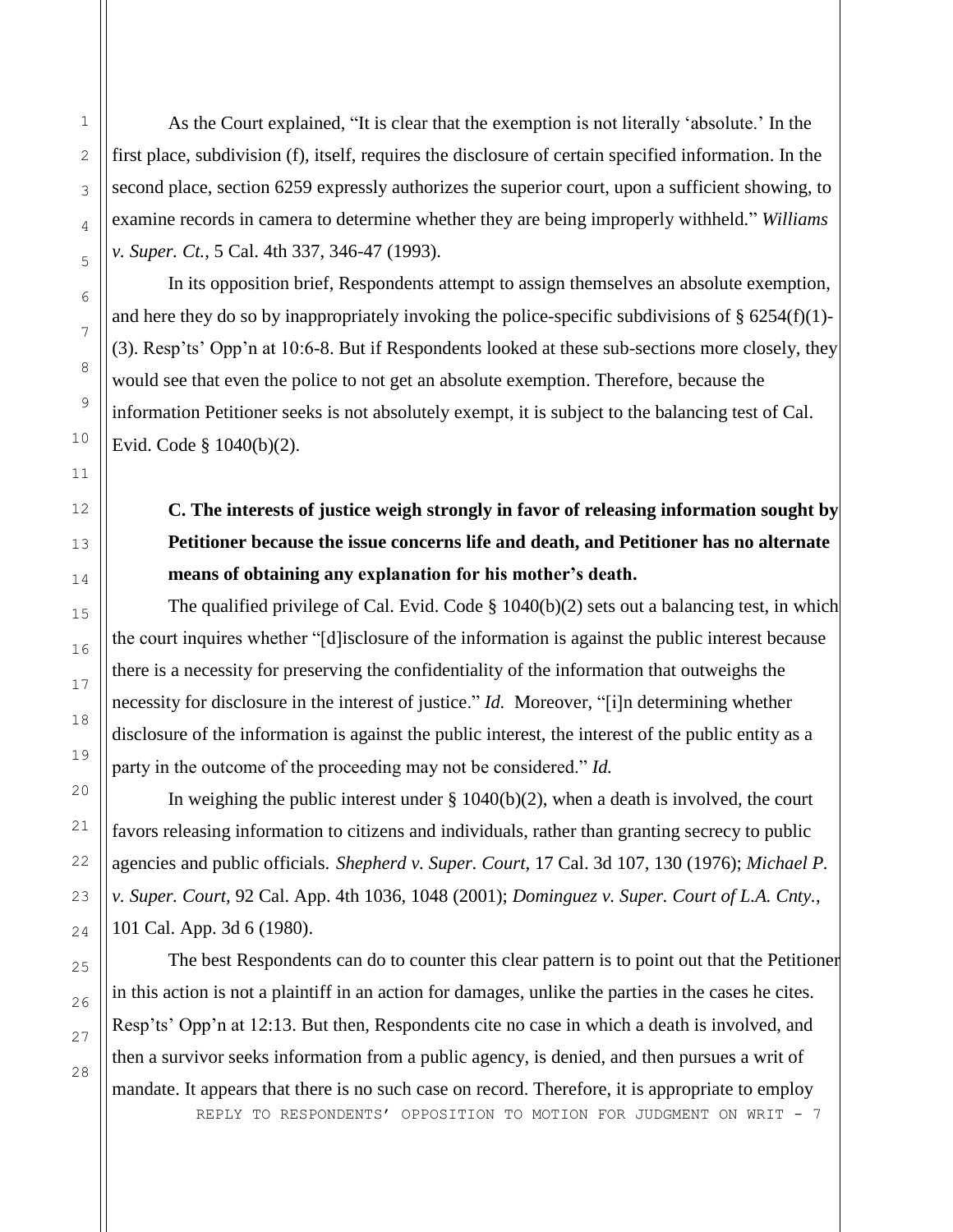analogical reasoning to the most similar cases available, as Petitioner has done. Based on the pattern in the cases cited, the courts clearly favor disclosure over secrecy.

In weighing what it considers the public interest against disclosure, Respondents present a parade of horribles: Disclosure of the type of information Petitioner seeks would have a "chilling effect" on future investigations; doctors might refuse to cooperate; hospitals would be less likely to provide the Board with information; members of the public would be afraid to supply the Board with information "if their identities are public"; and patients, too, would shy away. Resp'ts' Opp'n at 12:22-28. Consequently, the Board would "not [be] able to fully assess the full scope of the care and treatment of patients, as well as the circumstances surrounding possible violations of the laws governing the practice of medicine." *Id.* What Respondents' syllogism really amounts to is the old bureaucratic saw, "If I have to do this for you, then I have to do it for everyone," i.e., they might actually have to lift a finger.

In assessing what it considers to be the Petitioner's interest in disclosure, Respondents fire off a "parade of dismissals": If Petitioner really wants to get serious about getting some information, go be a "litigant" (like the Plaintiffs in *Shepherd, Michael P, and Dominguez)*; go get "Mrs. Murray's medical records and obtain[] an opinion as to the cause of her death." *Id.* at 12:12-18. In other words, go away.

Respondents close out their argument against disclosure by considering the interests of doctors: "A licensee would also face embarrassment and damage to his reputation through disclosure of a complaint, materials gathered in investigation and the accompanying opinions and analysis of the complaint, even when no violations of the law has been found." *Id.,* at 13:11- 13. What Respondents fail to explain: How is an investigation that determines that a doctor has performed according to the standard of care, has not breached his duty, has not caused harm – how could this possibly be "embarrassing" or "damaging to his reputation"? The reasoning doesn't follow.

It is worthy of note that the Medical Board routinely releases information related to complaints and investigations when disciplinary and enforcement action is taken, according to the requirements of Cal. Bus. & Prof. Code § 803.1(a) and § 2227(b). What about all of the possible chilling effects there? The potential of private patient information being disclosed? The embarrassment to doctors? Inducement, innuendo and colloquium? Apparently, the Medical

1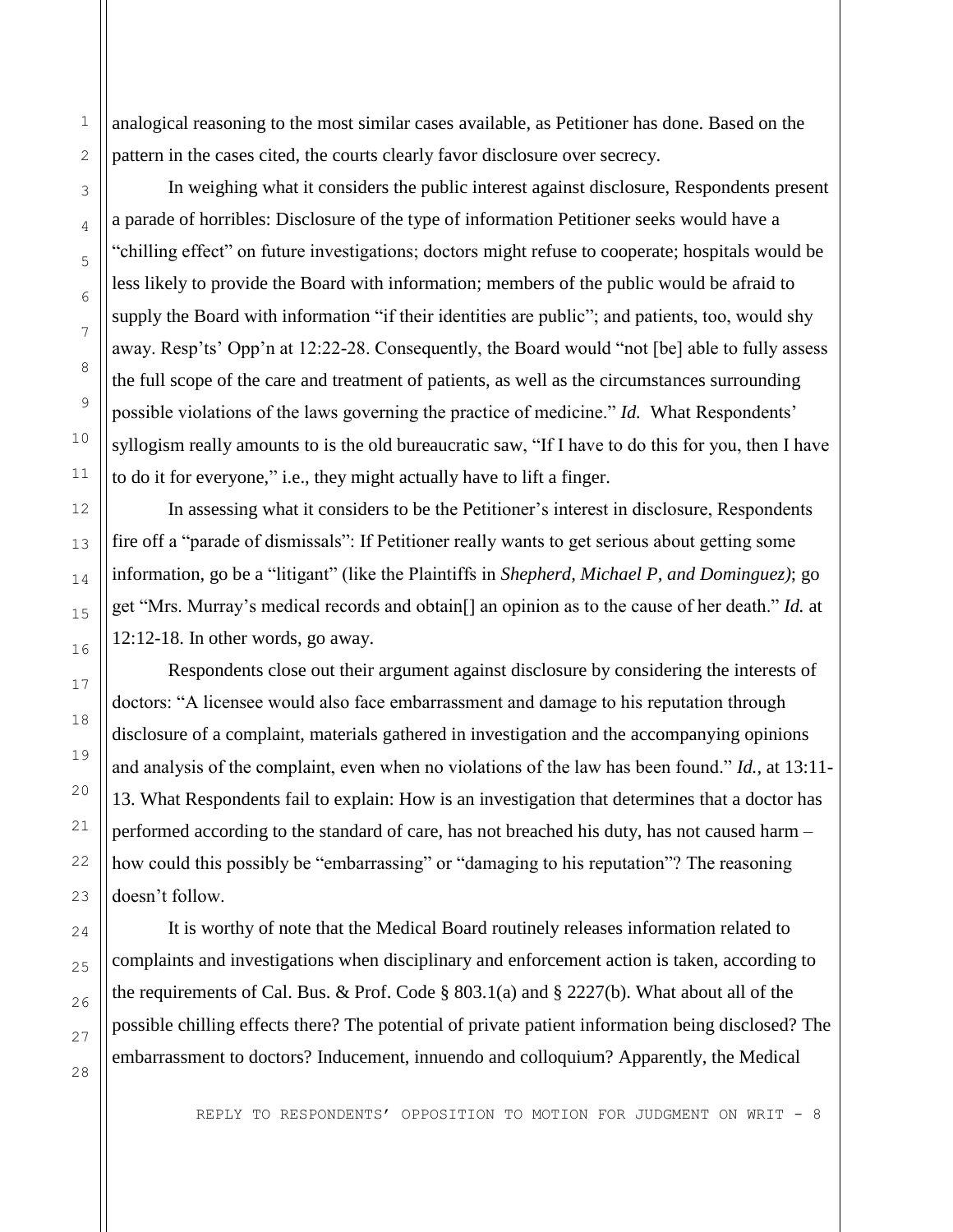Board has a way of dealing with these potential problems. And it could certainly reasonably deal with Petitioner's request here.

#### **D. The public interest is served by disclosing the records Petitioner seeks.**

The results of the balancing test are the same under Cal. Gov. Code § 6255 as under Cal. Evid. Code § 1040: Respondents have not justified withholding the records Petitioner seeks, and the public interest is best served by disclosure.

## **IV. RESPONDENTS HAD A DUTY TO ASSIST PETITIONER AND TO IDENTIFY ANY SEGREGABLE PORTIONS OF THE RECORDS HE SOUGHT.**

The California Public Records Act (CPRA) states, "Any reasonably segregable portion of a record **shall** be available for inspection by any person requesting the record after deletion of the portions that are exempted by law." Cal. Gov. Code § 6253. [Emphasis added.] Additionally, Cal. Gov. Code § 6253.1 states that a public agency **"shall** … (1) [a]ssist the member of the public to identify records and information that are responsive to the request or to the purpose of the request, if stated … [and] (3) [p]rovide suggestions for overcoming any practical basis for denying access to the records or information sought." Cal. Gov. Code § 6253.1(a).

In their opposition brief, Respondents reason that because documents requested by Petitioner do not exist, Respondents had nothing to segregate. The trouble with this reasoning is, when Respondents considered Petitioner's request for these records, they rejected his request – as if the records existed. If at that time Respondents had made the slightest effort to assist Petitioner in any way, as § 6253 requires, perhaps they would have discovered the existence/nonexistence of these particular documents, and then the parties could have proceeded to the next step in identifying the information sought by Petitioner.

Thus, in assessing Respondents' duties under § 6253 and § 6253.1, Respondents must be estopped from denying the existence of individual records in order to escape responsibility. Respondents have not denied possession of the information Petitioner seeks, regardless of the particular title of any document containing this information, and Respondents must provide this information accordingly.